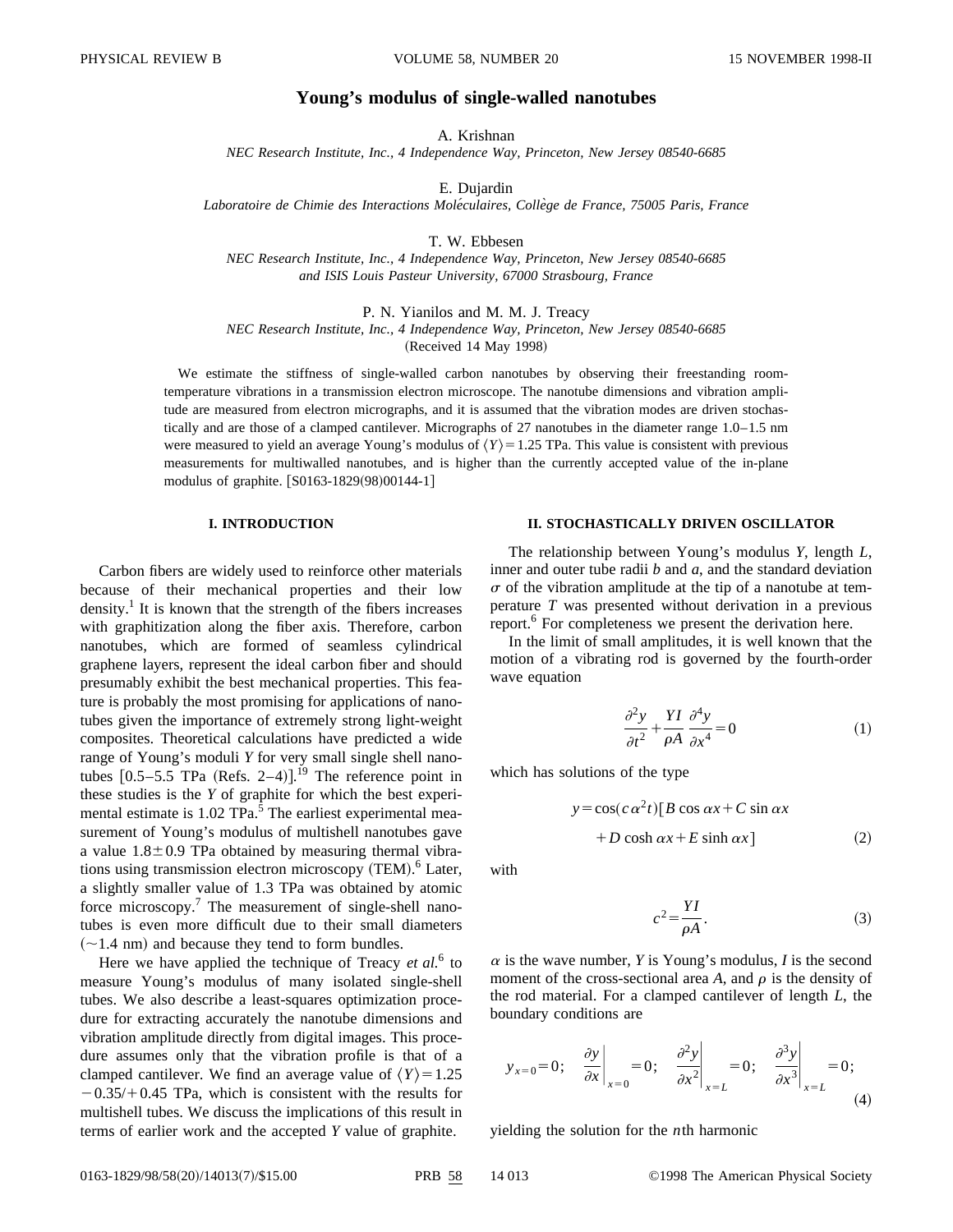$$
y_n(x,t) = \frac{u_n}{2} \cos(c \alpha_n^2 t) \Biggl[ \cos \alpha_n x - \cosh \alpha_n x + \frac{\sin \alpha_n L - \sinh \alpha_n L}{\cos \alpha_n L + \cosh \alpha_n L} (\sin \alpha_n x - \sinh \alpha_n x) \Biggr].
$$
\n(5)

 $u_n$  is the amplitude of the *n*th harmonic at the tip,  $x = L$ . The constraints on possible values of  $\alpha_n$  are

$$
\cos \alpha_n L \cosh \alpha_n L = -1. \tag{6}
$$

The total energy  $E_n$  contained in the vibration mode *n* can be found either by calculating the kinetic energy at the instant that  $cos(c\alpha_n^2 t) = 0$ , when the deflection is everywhere zero, or by calculating the elastic energy at the instant of maximum deflection when the cantilever is momentarily stationary,  $\cos(c\alpha_n^2 t) = 1$ ,

$$
E_n^{\text{kinetic}} = \left[ \frac{\rho A}{2} \int_0^L \left( \frac{\partial y_n}{\partial t} \right)^2 dx \right]_{t = \pi/c \alpha_n^2},
$$
  

$$
E_n^{\text{elastic}} = \left[ \frac{YI}{2} \int_0^L \left( \frac{\partial^2 y_n}{\partial x^2} \right)^2 dx \right]_{t=0},
$$
 (7)

which, after substitution for  $y_n(x,t)$  from Eq. (5) and integration, both give

$$
E_n = \frac{YILu_n^2\alpha_n^4}{8}.\tag{8}
$$

The kinetic energy integral ignores the small angular momentum component that comes from the slight rotational motion of the rod about the fixed end, and the elastic energy integral assumes that the local radius of curvature *R* is given by  $1/R = \partial^2 y / \partial x^2$ . Both of these assumptions are valid in the limit of small deflections.

For a cylindrical rod of length *L* and outer and inner radii *a* and *b*, respectively, the second moment of area is *I*  $=$   $\pi$ ( $a^4$  –  $b^4$ )/4. For convenience, we substitute

$$
\beta_n = \alpha_n L \tag{9}
$$

to get

$$
E_n = \frac{\pi \beta_n^4}{32} \left[ \frac{Y(a^4 - b^4)}{L^3} \right] u_n^2. \tag{10}
$$

For simplicity, we rewrite Eq.  $(10)$  in the form

$$
E_n = \frac{1}{2} c_n u_n^2, \tag{11}
$$

where the effective spring constant for mode *n* is  $c_n$  $= \pi \beta_n^4 Y (a^4 - b^4)/16L^3$ .

The values of  $\beta_n$  are the solutions to the equation  $\cos\beta_n \cosh\beta_n = -1$ .  $\beta_0 \approx 1.875$  104 07 for the fundamental mode, and  $\beta_1 \approx 4.694\,091\,13$ ,  $\beta_2 \approx 7.854\,757\,44$ ,  $\beta_3$  $\approx$  10.995 540 73, and  $\beta_4 \approx$  14.137 168 39 for the first four overtones. As *n* increases,  $\beta_n \approx (n+1/2)\pi$ .

For the next step, we need to calculate the form of the vibration profile of the tip. For a classical simple harmonic oscillator of amplitude  $u_n$ , the oscillator position *y* at time *t* is given by

$$
y = u_n \sin(\omega t),\tag{12}
$$

where, as before,  $u_n$  is the amplitude which depends on the energy of the oscillator, and  $\omega = 2\pi/f$ , with *f* being the frequency. In the interval *y* to  $y + dy$ , the oscillator spends a time  $dt$ , which is found by taking the derivative of Eq.  $(12)$ ,

$$
dy = u_n \omega \cos(\omega t) dt \qquad (13)
$$

or

$$
dt = \frac{dy}{\omega \sqrt{u_n^2 - y^2}}; \quad -u_n \le y \le u_n. \tag{14}
$$

The probability  $P(u_n, y) dy$  of finding the oscillator between *y* and  $y + dy$  when the amplitude is  $u_n$  is proportional to the time spent in this interval, *dt*. After normalization, we find

$$
P(u_n, y) = \begin{cases} 1/\pi \sqrt{u_n^2 - y^2}, & |y| \le u_n \\ 0, & |y| > u_n. \end{cases}
$$
 (15)

 $P(u_n, y)$  is peaked at the extrema,  $y = \pm u_n$ , and has a minimum at  $y=0$ . However, the energy of the system, and hence the amplitude  $u_n$ , is changing in a stochastic manner with time. Therefore, we need also to average over all the possible values of  $u_n$  that the system can adopt. Further, we must also average over all of the activated modes.

Nanotube vibrations are essentially elastically relaxed phonons which are in equilibrium with the ambient at temperature *T*. The probability that the system is in the state *m* of energy  $E_n = m\hbar \omega_n$  is given by the Boltzmann factor

$$
W(m) = \frac{\exp(-m\hbar\omega_n/kT)}{\sum_{p=0}^{\infty} \exp(-p\hbar\omega_n/kT)}
$$
  
=  $\exp(-m\hbar\omega_n/kT)[1 - \exp(-\hbar\omega_n/kT)].$  (16)

The frequency  $\omega_n$  of mode *n* of a vibrating nanotube of density  $\rho$  is given by

$$
\omega_n = 2 \pi f_n = \frac{\beta_n^2}{2L^2} \sqrt{\frac{Y(a^2 + b^2)}{\rho}}.
$$
 (17)

The energy in mode *n* is therefore quantized in units of  $\hbar \omega_n$ . For typical nanotubes, we estimate that  $\omega_0$  is typically in the 1 MHz–10 GHz range, thus typically  $\hbar \omega_n / kT \le 1$  for the first 1000 or so modes. Thus, to a very good approximation

$$
W(m) \approx \frac{\hbar \,\omega_n}{kT} \exp(-m\hbar \,\omega_n/kT). \tag{18}
$$

If we set  $E_n = m\hbar \omega_n$  and  $dE_n = \hbar \omega_n$ , then in the continuum limit we get the probability  $W(E_n) dE_n$ , that at any instant there is between  $E_n$  and  $E_n + dE_n$  of energy in the mode *n*, to be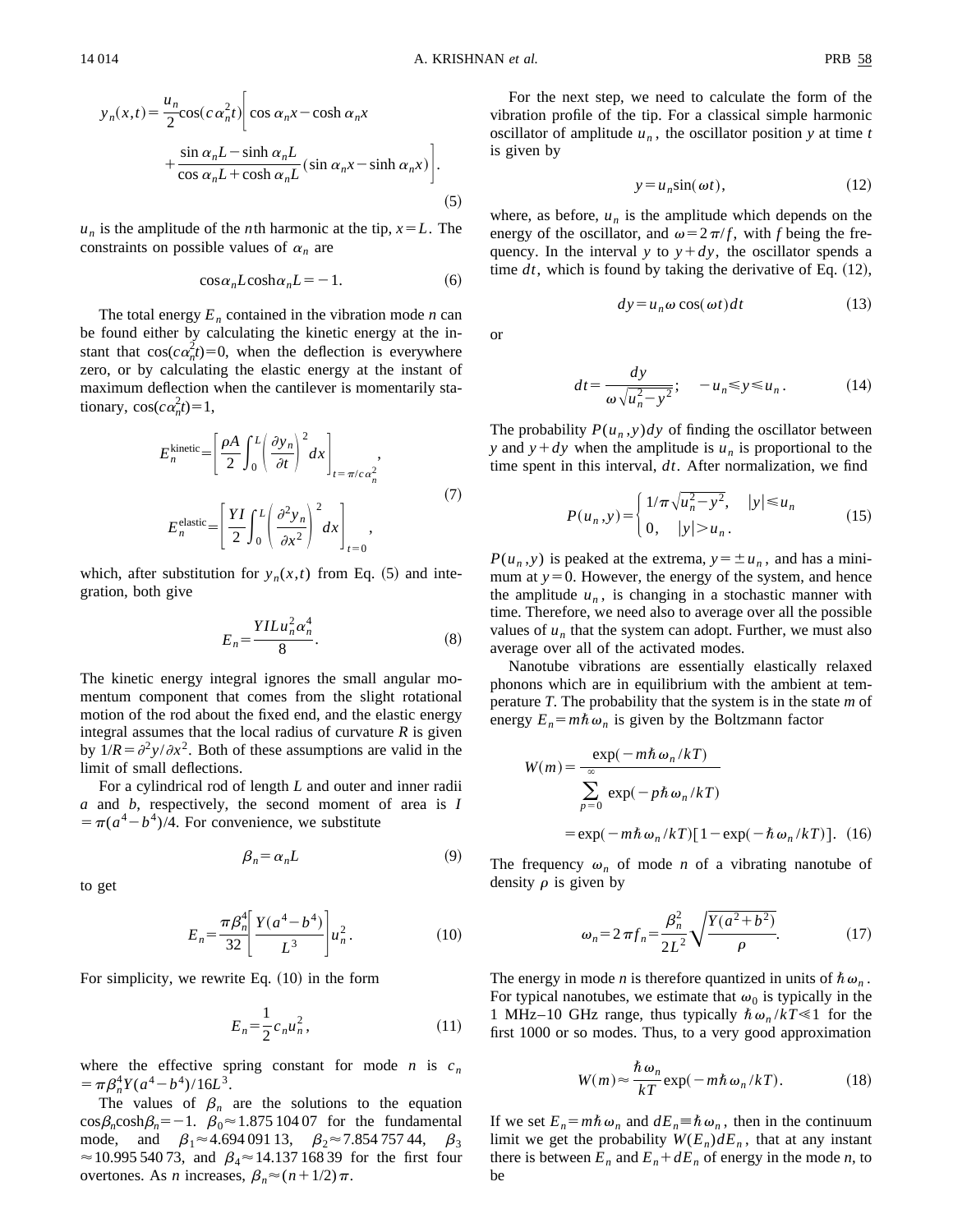$$
W(E_n)dE_n \approx \frac{1}{kT} \exp(-E_n/kT)dE_n.
$$
 (19)

This result is expected when the thermal average number of phonons,  $k/\hbar \omega_n$ , is high. The average energy is  $\langle E_n \rangle$  $=kT$ , half of which comes from the kinetic energy degree of freedom, and the other half from the elastic energy degree of freedom.

The stochastically averaged probability amplitude is therefore

$$
\langle P(y) \rangle = \int_0^\infty P(u_n, y) W(E_n) dE_n, \tag{20}
$$

which from Eqs.  $(15)$  and  $(19)$  is

$$
\langle P(y) \rangle = \frac{1}{\pi kT} \int_0^\infty \frac{\exp(-E_n/kT)}{\sqrt{u_n^2 - y^2}} dE_n; \quad y^2 \le u_n^2. \tag{21}
$$

From Eq.  $(8)$ ,

$$
u_n^2 = 2E_n/c_n = \frac{32}{\pi \beta_n^4} \frac{L^3}{Y(a^4 - b^4)} E_n, \qquad (22)
$$

therefore

$$
\langle P(y) \rangle = \frac{1}{\pi kT} \int_{c_n y^2/2}^{\infty} \frac{\exp(-E_n/kT)}{\sqrt{2E_n/c_n - y^2}} dE_n. \tag{23}
$$

The substitution

$$
E_n = c_n y^2 (1 + x^2)/2; \quad dE_n = c_n y^2 x dx \tag{24}
$$

ensures that the condition  $E_n \ge c_n y^2/2$  is met. Thus,

$$
\langle P(y) \rangle = \frac{c_n}{\pi kT} \exp(-c_n y^2 / 2kT) \int_0^\infty x \exp(-c_n y^2 x^2 / 2kT) dx.
$$
\n(25)

The integral is easily worked out to give the Gaussian form

$$
\langle P(y) \rangle = \sqrt{\frac{c_n}{2 \pi k T}} \exp\left(-\frac{c_n y^2}{2kT}\right). \tag{26}
$$

Using Eq.  $(22)$ , the standard deviation is

$$
\sigma_n^2 = \frac{kT}{c_n} = \frac{16}{\pi \beta_n^4} \frac{L^3 kT}{Y(a^4 - b^4)}.
$$
 (27)

Since all the modes are independent, their contributions add incoherently. To average incoherently over all the modes *n*, we simply add the variances  $\sigma_n^2$  to get another Gaussian distribution with a resultant standard deviation given by

$$
\sigma^2 = \sum_{n=0}^{\infty} \sigma_n^2 = \frac{L^3 kT}{Y(a^4 - b^4)} \frac{16}{\pi} \sum_{n=0}^{\infty} \beta_n^{-4} = 0.4243 \frac{L^3 kT}{Y(a^4 - b^4)}.
$$
\n(28)

The constant is dominated by the  $n=0$  fundamental mode, which contributes 97% of its value.

This result is equivalent to that stated in Eq.  $(22)$  for a single mode oscillation, except that we have replaced  $u_n$  with the rms amplitude  $\sigma$  and set  $E = kT/2$  for the average elastic energy in each mode.

Remarkably, the resultant rms vibration profile along the length of the nanotube is found to be closely similar to that for a cantilever that is displaced by a lateral force *F*  $\frac{\partial f}{\partial x} = kT/\sigma$  applied at the tip. The rms displacement *u<sub>x</sub>* as a function of position  $x$  is given accurately by the simple form

$$
u_x = \frac{3\sigma}{L^3} \left( \frac{Lx^2}{2} - \frac{x^3}{6} \right),
$$
 (29)

where  $\sigma$  is the rms displacement at the tip.

In the case of a single-walled nanotube, because there is only one graphene layer, experimentally we measure only the nanotube width *W*. This raises the issue of how to select suitable values for *a* and *b*. Plausibly, we could assign *a*  $-b = G$ , where *G* is the graphite interlayer spacing of 0.34 nm, and  $a = W/2 + \gamma G$  and  $b = W/2 - \gamma G$ .  $\gamma$  allows for the asymmetry in the electron density of the graphene  $\pi$  bonds on either side of the curved tube, but is expected to be close to  $\gamma = 1/2$ .<sup>8</sup>

Assuming  $\gamma=0.5$ , Eq. (28) can be rewritten in terms of the single-walled tube diameter *W* as

$$
\sigma^2 = 0.8486 \frac{L^3 kT}{YWG(W^2 + G^2)}.
$$
\n(30)

### **III. EXPERIMENT**

Nanotubes prepared by the laser evaporation method<sup>9–11</sup> were dispersed in 99.9% purity ethanol using a probe ultrasonicator. A 300 mesh holey carbon grid was dipped into the suspension and allowed to dry in air. By this method, we were usually able to find isolated single-walled nanotubes which had one free end extended over a hole in the carbon support.

The samples were observed in a Hitachi H9000 NAR TEM operated at 100 kV. The lower accelerating voltage was used to increase contrast and reduce beam damage. Bright field images were collected using a Gatan model 690 slow-scan CCD camera and Digital Micrograph v2.5 software. Samples were surveyed at a magnification of  $\times$ 180 000 using an electron dose of  $\sim$ 800 electrons  $\sec^{-1}$  nm<sup>-2</sup>. All measurements were done at room temperature. The microscope magnification was calibrated by imaging graphite lattice fringes at the eucentric specimen position, and assuming that the spacing was 0.340 nm. The actual magnification is found to be sensitive to the objective lens current. Consequently, during experiments, coarse image focusing was accomplished by raising and lowering the specimen, and fine focusing by adjusting the objective lens current. Efforts were made to maintain the objective lens current within one part in  $10<sup>4</sup>$  of the calibration current in order to minimize errors in the calibration. We estimate that the absolute image magnification is accurate to better than  $\pm 1\%$ .

We selected nanotubes that were free of large pieces of debris. It is rare to find isolated single nanotubes without at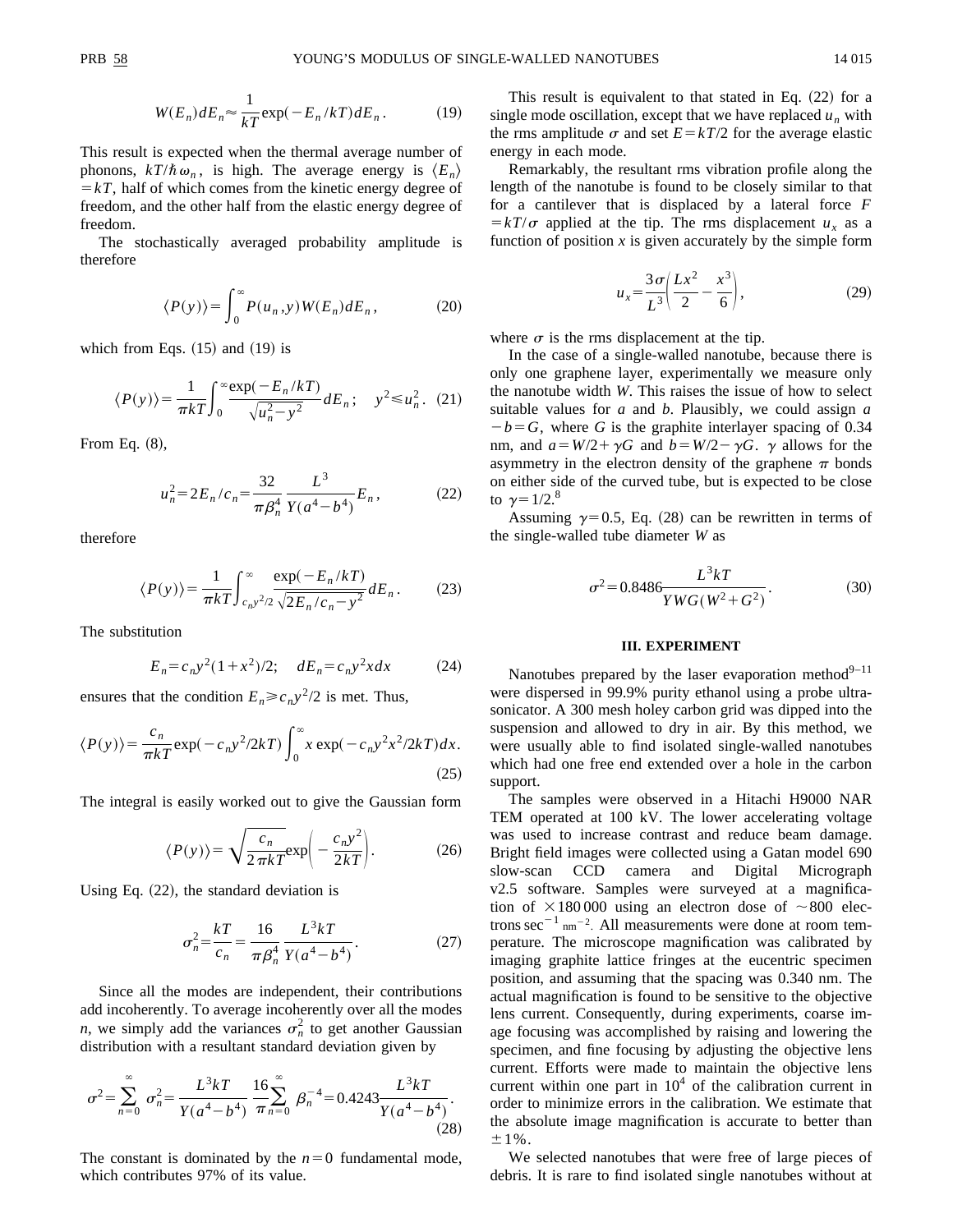least some trace of amorphous carbonaceous material on the exterior surface, so we tolerated some contamination provided at least 90% of the tube length is clean. Long nanotubes  $(>100 \text{ nm})$  tended to have excessive motion at the tips, and would frequently develop kinks. Such nanotubes were avoided in this study.

Once a satisfactorily clean nanotube was located, it was then ''stress-tested'' by increasing the beam current intensity by a factor of about 10 for a fraction of a second. Insecurely anchored nanotubes would twitch, shift, or even disappear. These were rejected. Bright-field images of nanotubes that did not visibly flinch under these conditions were recorded on the slow-scan camera. Typically, nanotubes with free ends in the length range 7–50 nm passed this stress test. In this length range, the entire nanotube free end could be captured on one image frame. Note that in every case the full length of the nanotube is much longer than the projecting end segment that we measure. It is assumed that the end projecting over the hole is anchored by some observable specimen feature.

The exposure time on the CCD was selected so as to acquire at least 500 counts per pixel in the hole area. Frequently, a second or third image of the same nanotube would be recorded to check for any undesirable variations in the image with time, such as drift or a tilting of the nanotube. We did not observe any degradation of the nanotubes under the beam for the total doses used to record data, which were typically  $\leq 20000$  electron nm<sup>-2</sup> at 100 kV.

In almost all instances, the base of the nanotube under observation, near the presumed anchoring point, could be brought into reasonably sharp focus. The tip, however, was always slightly blurred and could not be brought into sharp focus. Occasionally, the nanotube base would also be blurred, indicating that the nanotube is not securely anchored near this point. Such images were rejected.

Once all the image data had been collected, nanotube lengths and vibration amplitudes were estimated by two methods. In method 1, images were blurred by applying a Gaussian convolution perpendicular to the nanotube axis using Digital Micrograph macros. The blurred image of the base was compared visually with the unblurred image of the tip. The Gaussian standard deviation that produced the best visual match gives an estimate of the tip vibration amplitude,  $\sigma$ . Nanotube dimensions were estimated by direct measurement of the digital images. The nanotube length is estimated by measuring the distance from the tip to the presumed anchoring point, a step that requires some subjective judgment.

To help avert any systematic subconscious bias, the measurements were made "blind," in the sense that the corresponding values for Young's modulus were computed *after* all the measurements were committed. Furthermore, estimates were made independently by two of us (A.K. and M.M.J.T.) to help reduce systematic biases.

In method 2, independent estimates of the nanotube length and tip vibration amplitude were obtained from images of the cleanest nanotubes by a least-squares minimization procedure. First the digital micrographs were expanded by a factor of 4 and rotated by bilinear interpolation, so that the nanotube images were precisely horizontal. The realigned images were then reduced back to their original size. The image expansion step helps minimize information loss incurred in the rotation step.

The nanotube images have now been aligned so that the length is parallel to *x*. The image can now be considered to comprise a series of intensity line traces  $I_x(y)$  along *y*, perpendicular to *x*. In the absence of vibration and shot noise, for a perfectly horizontal nanotube, the line traces would be constant, regardless of *x*. In practice, the traces will differ because of shot noise which depends on the statistics of the illuminating electron beam. Further, since the nanotubes are vibrating, we would expect the line trace near the tip to be a blurred version of the trace near the anchoring point. Given the tip vibration amplitude  $\sigma$  and the nanotube length *L*, the change in vibration amplitude as a function of position *x* is known from the equations given in Sec. II. To a very good approximation, the vibration amplitude  $u(x)$  varies according to the form given in Eq.  $(29)$ . Thus, if we know the function  $I_0(y)$ , the profile  $I_x(y)$  of the whole nanotube can be computed by convoluting  $I_0(y)$  with a Gaussian

$$
I_x(y) = \frac{1}{\sqrt{2\pi}u_x} \int I_0(y'-y) \exp(-y'^2/2u_x^2) dy'.
$$
 (31)

The nanotube length *L* and tip vibration amplitude  $\sigma$  are treated as unknown. In each image, we select a section of length *L*image that is clean of any debris or support material. We assume that there is a missing length  $L_0$  to the anchor point. Furthermore, since the nanotube tip usually has a different structure to the shaft, we exclude a length  $L_{\text{tip}}$  from the analysis. Thus, the true length *L* is

$$
L = L_0 + L_{\text{image}} + L_{\text{tip}},\tag{32}
$$

where  $L_0$  is unknown.

A least-squares fit to the image data was then carried out for the region  $L_0 \le x \le L_0 + L_{\text{image}}$ , by making initial guesses for  $L_0$ ,  $\sigma$ , and the form of  $I_0(y)$ . A good starting guess for  $I_0(y)$  is found by taking the average of the traces  $I_x(y)$ . Using Powell's quadratically convergent minimization procedure,<sup>12</sup> the optimum form of  $I_0(y)$  is found by first generating the image corresponding to the parameters  $L_0$ ,  $\sigma$ , and  $I_0(y)$  using Eqs. (31) and (32). The computed image is subtracted from the data image that we are trying to match, and the sum of the squares of the result is computed. Powell's algorithm computes an optimized profile  $I_0(y)$  that minimizes this squared residual for a given  $L_0$  and  $\sigma$ . This process is then repeated for a grid of  $(L_0, \sigma)$  values. The pair of values  $(L_0, \sigma)$  that yields the smallest residual is used to compute Young's modulus.

An attraction of this least-squares method is that no detailed knowledge of the nanotube structure, microscope defocus, spherical aberration, astigmatism, or linear specimen drift is required, since these factors affect all image points equally. The only important assumption is that the nanotube is uniform along its length. Thus, this method works best on the straightest, cleanest nanotube images.

#### **IV. RESULTS AND DISCUSSION**

Figure 1 shows three TEM bright field images of singlewalled nanotubes protruding over the edge of a hole in a holey carbon support film. The images have been rotated so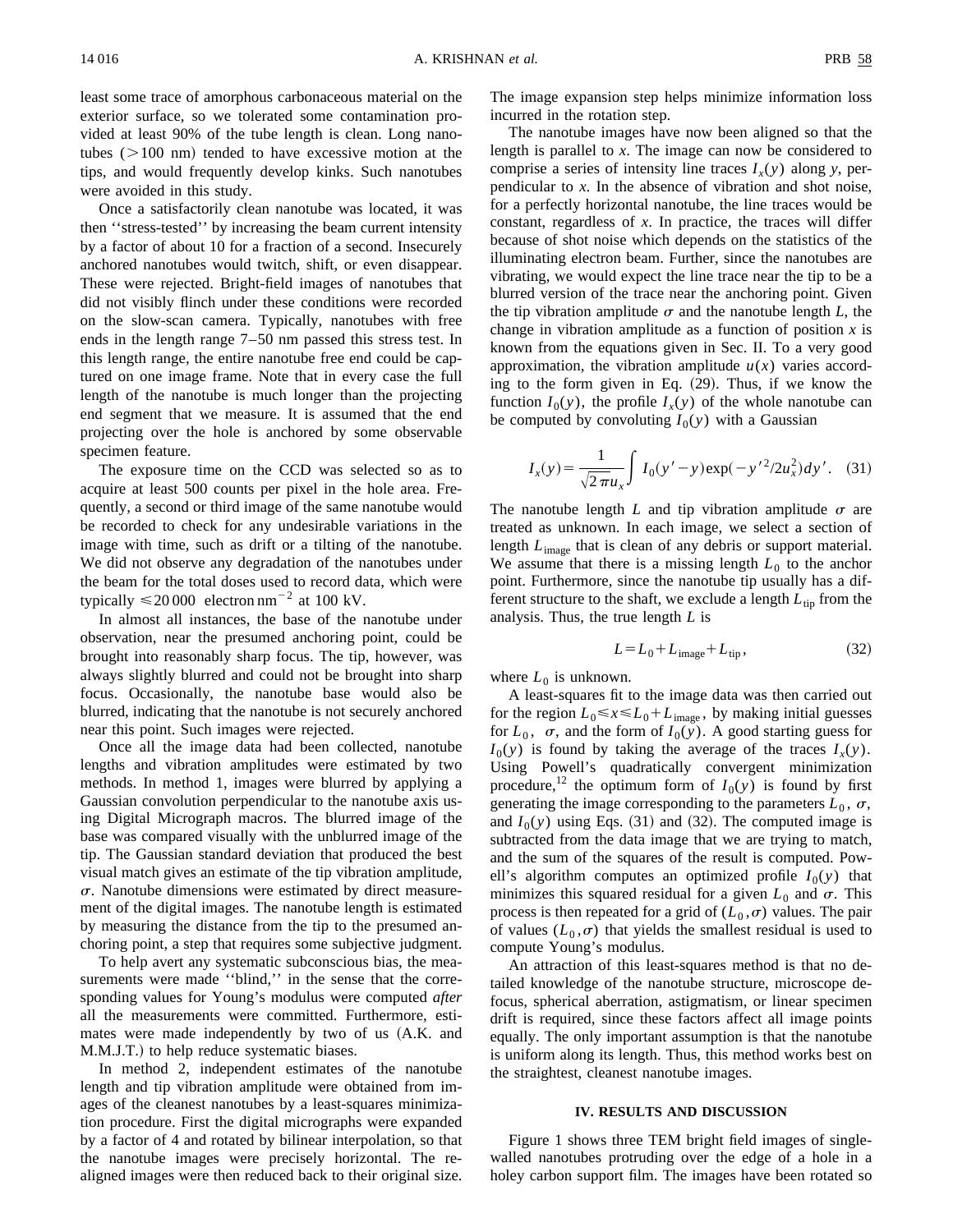

FIG. 1. TEM bright field micrographs of vibrating single-walled nanotubes. Inserted with each micrograph is the simulated image corresponding to the best least-squares fit after adjusting for nanotube free length  $L$  and tip vibration amplitude  $\sigma$  using measurement method 2. The tick marks on each micrograph indicate the section of the nanotube shank that was fitted. The nanotube parameters, including nanotube diameter *W*, with corresponding estimate of Young's modulus *Y*, are (a)  $L = 36.8$  nm,  $\sigma = 0.33$  nm,  $W = 1.50$  nm,  $Y = 1.33 \pm 0.2$  TPa; (b)  $L = 24.3$  nm,  $\sigma = 0.18$  nm,  $W = 1.52$  nm, *Y*  $=1.20 \pm 0.2$  TPa; and (c)  $L=23.4$  nm,  $\sigma=0.30$  nm,  $W=1.12$  nm,  $Y=1.02\pm0.3$  TPa.

that the nanotubes are anchored at the left, and the free vibrating tips are to the right. The simulated full-length images corresponding to the best fit according to our least-squares optimization (method 2) are shown inset in each image. The best fits correspond to Young's moduli of  $1.33 \pm 0.2$ , 1.20  $\pm 0.2$ , and  $1.02 \pm 0.3$  TPa, respectively. When we independently estimated the length and vibration amplitude by eye, using method 1, the values 1.22, 1.3, and 0.69 TPa were obtained for these three nanotubes. This is in good agreement with the values obtained by the least-squares optimization.

The length and vibration amplitudes of a further 24 nanotubes were estimated by method 1. The nanotube diameters were in the range 1.0–1.5 nm. These nanotubes were insufficiently pristine to be reliably optimized by method 2. Most of these latter sets of nanotubes had slight visible contamination. Such contaminating particles will affect the vibration frequency by raising the moment of inertia, but will have an insignificant affect on the vibration amplitude since they do not form an extended coating. Figure 2 is a histogram showing the spread in the estimated *Y* values for the 27 nanotubes. The mean value is  $\langle Y \rangle = 1.3 - 0.4/0.6$  TPa, and the median value is a little lower, 1.1 TPa. This mean value is consistent with the three values obtained by method 2. The distribution is not symmetrical about the mean, displaying a tail extending to the higher values. To understand the significance of this spread, and the reliability of the mean value,  $\langle Y \rangle$ , it is important to discuss the experimental errors in more detail.

An important experimental parameter is the image magnification. The equation for  $Y$  [Eq.  $(28)$ ] depends on length



FIG. 2. Histogram of Young's modulus values *Y* obtained from 27 nanotubes. The nanotube lengths *L* and tip vibration amplitudes  $\sigma$  were estimated directly from the digital micrographs using method 1, as described in the text. The mean value is  $\langle Y \rangle = 1.3$  $-0.4/+0.6$  TPa.

measurements as  $a^4\sigma^2/L^3$ , which therefore depends on magnification *M* as  $M^{-3}$ . Systematic errors in *M* introduce relative errors in *Y* as  $\Delta Y/Y = 3\Delta M/M$ . We estimate that our magnification calibration is accurate to within 1%, which contributes a 3% error in *Y*.

The length of each tube, *L*, was estimated by measuring the projected length from the tip to the perceived anchor point, the latter usually being the entry point into a thick clump of carbonaceous material near the edge of the hole. Not all nanotubes are expected to be perfectly horizontal, thus our length measurements,  $L'$ , will tend to be underestimated according to  $L' = L \cos \theta$  for a nanotube at an angle  $\theta$ to the horizontal. It is quite plausible that the nanotubes we measured had an angular spread of up to about  $\pm 30^{\circ}$  to the horizontal, giving rise to a spread in  $L^{3}$  of  $(0.65-1.0) \times L^{3}$ . Thus, from projection errors alone, we may be systematically underestimating  $L^3$  by an average of about 20%. A further source of error in *L* arises when the true anchor point lies deeper within the carbonaceous clump than the perceived point of entry. By comparing the three *L* values that were obtained by both methods 1 and 2, we estimate the error in locating the anchor point to be around  $\Delta L/L \approx 10\%$ .

The depth of focus  $\Delta F$  was estimated by simulating a focal series for a typical 1.4-nm-diam nanotube using the  $M$ ACTEMPAS multislice program,<sup>13</sup> and was found to be approximately  $\Delta F = \pm 10$  nm. This is larger than the uncertainty in the tip elevation relative to the base, which is  $\pm 7$ nm for an  $L = 50$  nm tilted at  $30^{\circ}$ . It is therefore reasonable to ignore the contribution to the tip blurring of focal gradients along a tilted nanotube.

The standard deviation of the tip motion,  $\sigma$ , was typically in the range 1–3 nm. However, the typical image contrast across a single-walled carbon nanotube of diameter 1.41 nm is about 3%. In a typical image with around 1000 counts per pixel, the shot noise is also at the 3% level. Because of the low signal-to-noise, and the subjective nature of measurements made by method 1, two of us  $(A.K.$  and  $M.M.J.T.)$ independently assessed the standard deviation, and the re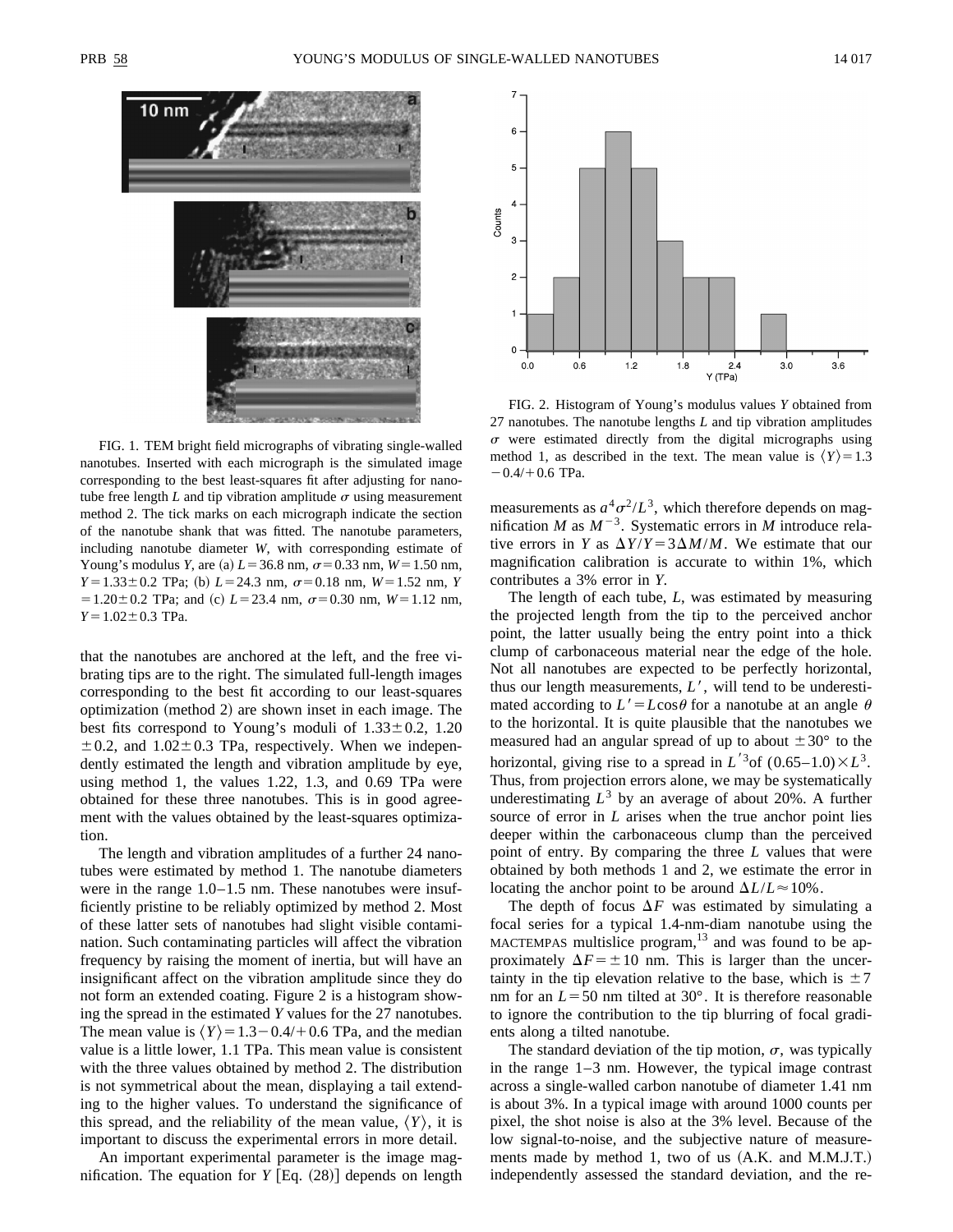sults were found to be consistent with each other to within  $\pm 20\%$ . Because of the  $\sigma^2$  dependence, this contributes an error of approximately  $\pm 40\%$  in *Y*.

The nanotube width *W* was estimated by taking the average of several measurements near the base. Nanotubes were consistently uniform along their length. The image features to measure, in order to obtain accurate physical diameters, were determined by simulating images of nanotubes by using the  $M$ ACTEMPAS $^{13}$  multislice program. The measured accuracy of *W* for each nanotube is conservatively estimated to be about  $\pm 5\%$ , contributing an error of  $\pm 15\%$  in *Y* [see Eq.  $(30)$ ].

Nanotubes were assumed to be at room temperature,  $14-16$  °C, as measured by a thermocouple near the sample. From previous experiments,<sup>6</sup> it is known that the electron beam contributes a small amount of heating which is dependent on the beam intensity. This is estimated to be around  $20-40$  °C. This correction will tend to increase the average value of *Y*. No adjustment was made for this temperature correction in the data of Fig. 2.

It is assumed in this analysis that the extraneous carbonaceous material that frequently litters the nanotubes has a negligible impact on the stiffness. It is expected that the additional mass will decrease the resonant vibration frequency of the nanotubes, but not the vibration amplitude. However, we need to be mindful that extraneous particles may tend to deform nanotube walls locally, which may in turn lower the stiffness because of an enhanced tendency to buckle. For this reason, bent and heavily contaminated nanotubes were avoided.

It is clear from the above discussion that the expected accuracy of *Y* for any individual nanotube, as estimated by method 1, will be no better than about  $\pm 60\%$ . However, when averaged over a large number of nanotubes, the average value will be less susceptible to random measurement errors. We have identified two systematic errors, namely the length estimate and the temperature estimate. We have argued that the length is systematically underestimated such that, on average, the measured quantity  $L^3$  is only 80% of the true value. Furthermore, the actual temperature is about 10%  $(-30 \text{ K})$  higher than the nominal value of 300 K. Thus the ratio  $L<sup>3</sup>T$  may be systematically underestimated by a factor of about 25%. The data of Fig. 2 have not been corrected to compensate for this factor.

From methods 1 and 2, we get a weighted average value of  $\langle Y \rangle$  = 1.25 TPa. It is clear that we are inferring values for the bending modulus that appear to be systematically higher than the in-plane elastic modulus  $1/S_{11}$  reported for graphite. However, we should bear in mind that we are comparing the strongly curved, seamless, graphene sheet of the nanotube with bulk planar graphite. Furthermore, we are assuming that we can assign an inner and outer radius to a single-walled nanotube based on the graphite interlayer spacing. Given the strong  $(a^4-b^4)$  dependence of *Y* on the inner and outer radii *b* and *a*, respectively, small adjustments to *b* and *a* can have a potentially large affect on the derived value of *Y*.

The accepted values for graphite have a large spread, depending on the sample and the measurement process. Vibration studies done on as-is and neutron-irradiated singlecrystal graphite<sup>14</sup> yielded a mean value for  $G = 1/S_{44}$ , shear modulus parallel to the basal planes) of 0.1 GPa. On neutron

irradiation (flux:  $4 \times 10^{19}$  neutrons/cm<sup>2</sup>), it is believed that the modulus is dominated by  $E(=1/S_{11}$ , Young's modulus parallel to the basal planes), and the value is quoted as  $360$  $\pm$  60 GPa. However, measurements on samples with a length to thickness ratio  $l/t$  > 50 yielded higher values for *E* and the true value is given as  $600 \pm 200$  GPa. Other workers report resonant bar tests that yield an average value of 895 GPa for  $1/S_{11}$  before neutron irradiation and 940 GPa after irradiation. Static tests give 878 GPa and 912 GPa before and after irradiation for  $1/S_{11}$ .<sup>15</sup> Measurements on vapor-grown carbon fibers using a vibrating-reed technique gave an average value of 695 GPa with a maximum value of 1017 GPa.<sup>16</sup> It is worth noting that the oft-quoted 1.02 TPa value for the modulus of graphite is actually obtained from measurements on compression-annealed pyrolytic graphite (CAPG).<sup>5</sup> In these samples, the *c* axes are all parallel to each other but the *a* axes are arbitrarily rotated with respect to each other and the sample is not a true single crystal of graphite. Resonant bar tests on CAPG yielded an average  $1/S_{11}$  of 943 GPa. Static tests gave a similar value of  $920 \pm 120$  GPa. The maximum value of the in-plane  $1/S_{11}$  is  $1.02 \pm 0.03$  TPa and the in-plane shear modulus  $(1/S_{44})$  ranged from 0.18 to 0.31 GPa. Clearly, the true value of the in-plane modulus of graphite is not known with certainty. The values of the other elastic constants for graphite are summarized elsewhere,<sup>5</sup> and they also show a significant spread in values. Theoretical calculations give a value for the in-plane modulus of a 1-nmdiam tube ranging from  $0.5$  TPa (Ref. 17) to about  $5.5$ TPa.<sup>4,2</sup> Also, different trends have been predicted for the dependence of Young's modulus on the radius of the tube.18,17,3 However, significant changes are only predicted for tubes much smaller than those in our samples. Together with the narrow range of diameters in our sample and uncertainty in the individual measurements, it is not surprising that we cannot confirm any of these trends. Measurements on multiwalled nanotubes $<sup>6</sup>$  using a technique similar to that de-</sup> scribed here yielded an average value for Young's modulus of 1.8 TPa, with an order of magnitude spread between individual nanotubes. This spread is probably due in part to the presence of structural imperfections in the nanotubes, such as the nesting of cylinders which can create a joint or ''knuckle'' thereby weakening the tube, and in part to experimental uncertainties, such as the estimation of the freestanding length and the tip vibration amplitude. Given the experimental uncertainties in this work, and in the previous work on multiwalled nanotubes, $6$  no firm conclusions can be made about the relative average stiffness of single-walled nanotubes versus multiwalled nanotubes. However, there are persistent indications that both have a higher Young's modulus than graphite.

The observation of consistently higher values for Young's modulus of nanotubes as compared with bulk graphite can mean one of two things. Either the particular cylindrical structure of the graphene sheet results in increased strength, or the accepted value for graphite is underestimated. The latter is a serious possibility considering the nature of the samples used in the measurement. Further studies are necessary to resolve this issue.

### **ACKNOWLEDGMENT**

The authors wish to thank M. E. Bisher for valuable assistance.